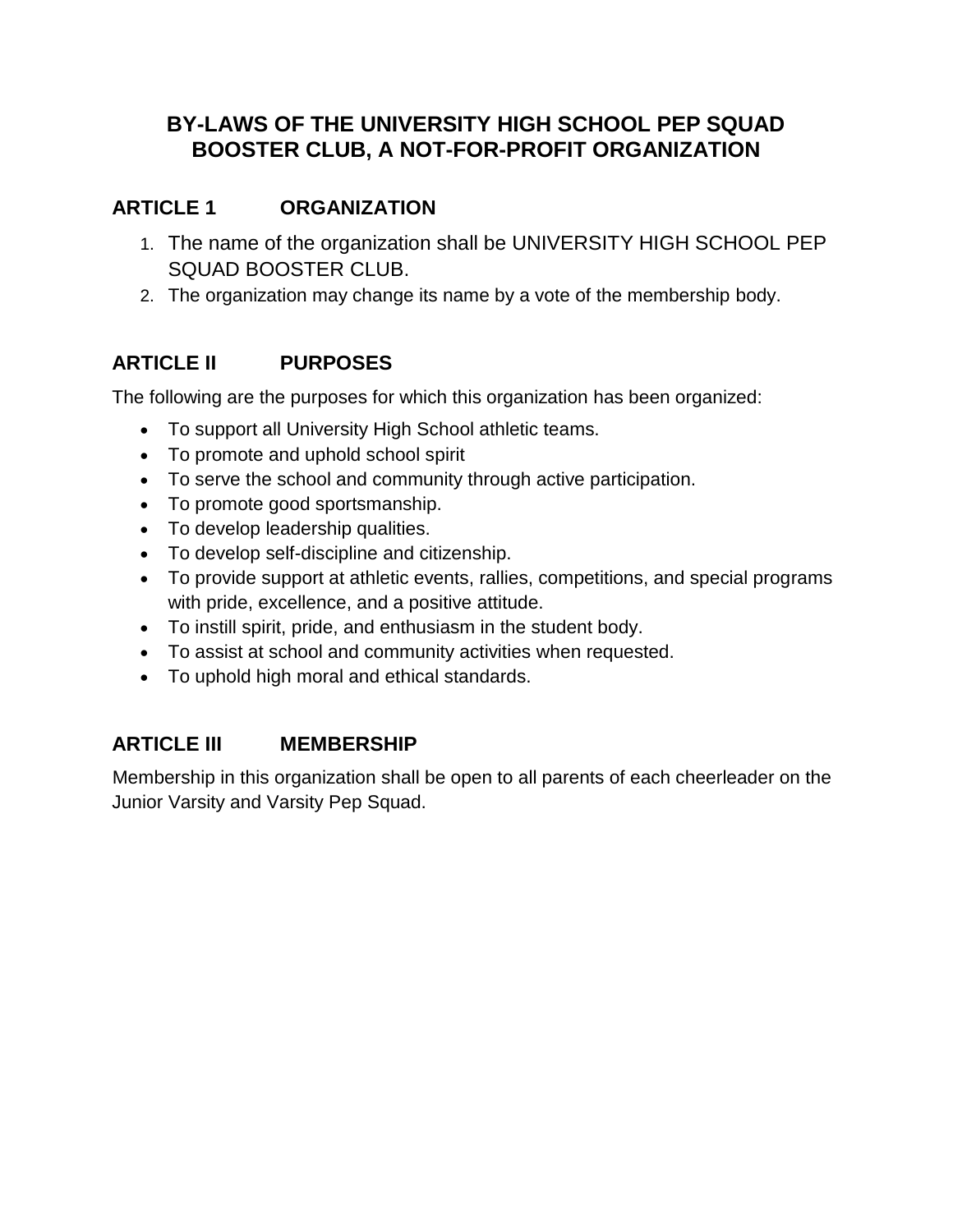## **ARTICLE IV MEETINGS**

The membership meeting of this organization shall be held on the second Tuesday of each month, except if such day is a legal holiday or there is another conflict. In that event, the Officers of the Board shall decide upon another day but it shall not be more than two weeks from the date fixed by these By-Laws.

The President shall communicate the time and place of each monthly meeting to all members.

Regular meetings of this organization shall be held on campus at University High School.

The President may call special meetings of this organization when it is deemed to be in the best interest of the organization. Notices of such meetings shall be given to all members within seven (7) days of the scheduled date set for such special meeting. Such notice shall state the reasons that such meeting has been called, the business to be transacted at such meeting, and by whom it was called.

# **ARTICLE V VOTING**

At all meetings, except for the election of officers and directors, all votes shall be by voice. For election of officers, ballots shall be provided and there shall not appear any place on such ballot that might tend to indicate the person who cast such ballot.

At any regular or special meeting, if a majority so requires, any question may be voted upon in the manner and style provided for election of officers and directors. The Secretary shall, at the conclusion of any voting, include the results of such voting in the meeting minutes.

### **ARTICLE VI ORDER OF BUSINESS**

- 1. Roll Call
- 2. Reading of the Minutes of the preceding meeting
- 3. Reports of Committee
- 4. Reports of Officers
- 5. Old and Unfinished Business
- 6. New Business
- 7. Adjournments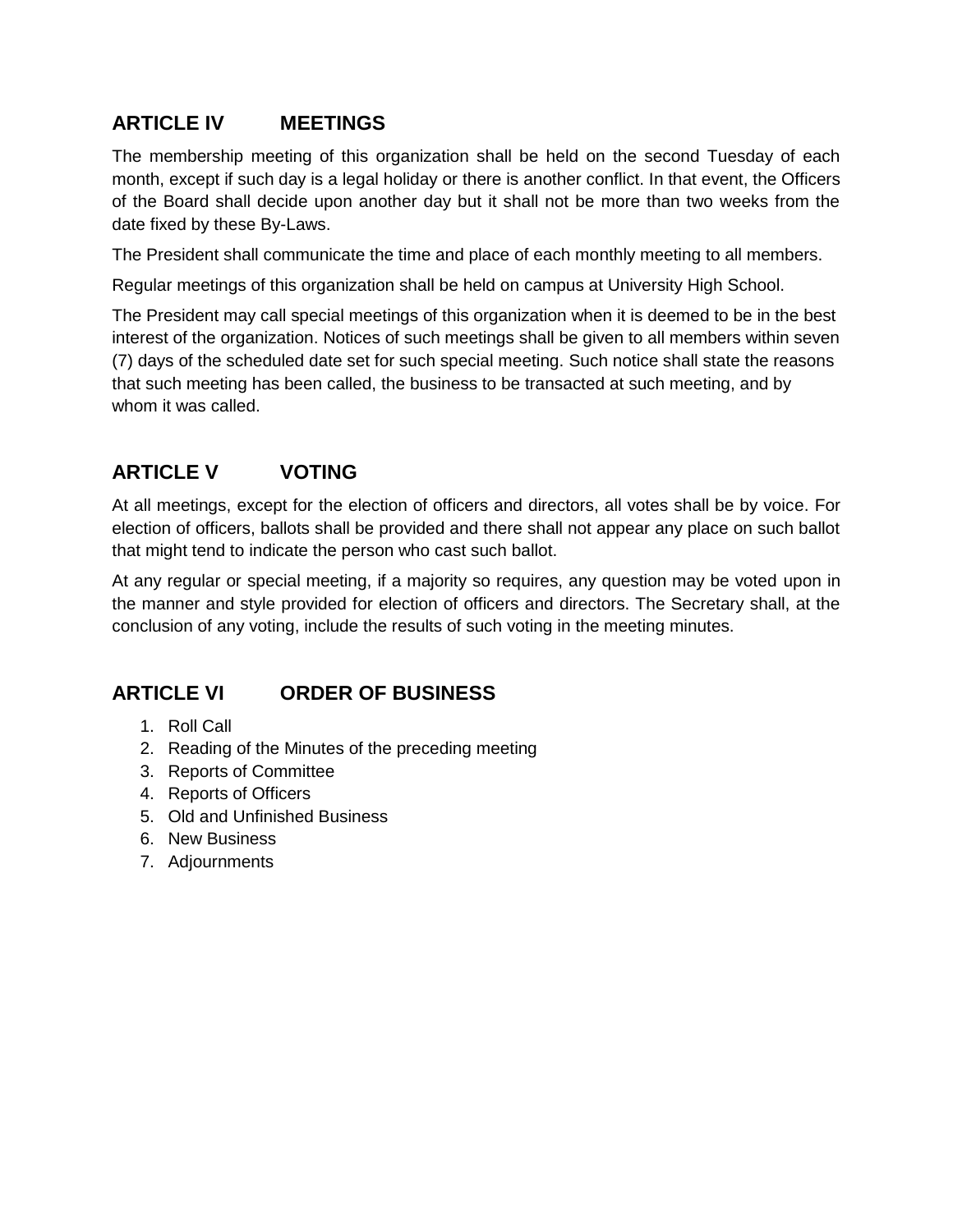## **ARTICLE VII OFFICERS OF THE ORGANIZATION**

The Officers of this organization shall manage the business of this organization.

The Officers to be chosen for the ensuing year shall be elected at an annual meeting of this organization and they shall serve for a term of one (1) year.

The Officers shall have the control and management of the affairs and business of this organization. Such Officers shall only act in the name of the organization when it shall be regularly convened by its President after due notice to all the Officers of such meeting.

The Officers may adopt rules and regulations covering its meetings as it may in its discretion determine necessary.

Any vacancy of an officer shall be filled by a vote of the majority of the members of the organization for the balance of the year.

The initial officers of the organization shall be as follows:

- President
- Vice President
- Secretary
- Treasurer:

The President shall preside at all membership meetings. She shall present at each monthly meeting of the organization a report of the work of the organization. She shall appoint all committees, temporary or permanent. She shall see all books, reports and certificates required by law are properly kept or filed. She shall be one of the officers who may sign the checks or drafts of the organization. She shall give and serve all notices to members of this organization. She shall be the official custodian of the records of this organization. She shall attend to all correspondence of the organization. She shall have such powers as may be reasonably construed as belonging to the chief executive of any organization.

The Vice President shall, in the event of the absence or inability of the President to exercise her office, become acting President of the organization with all the rights, privileges and powers as if she had been the duly elected President.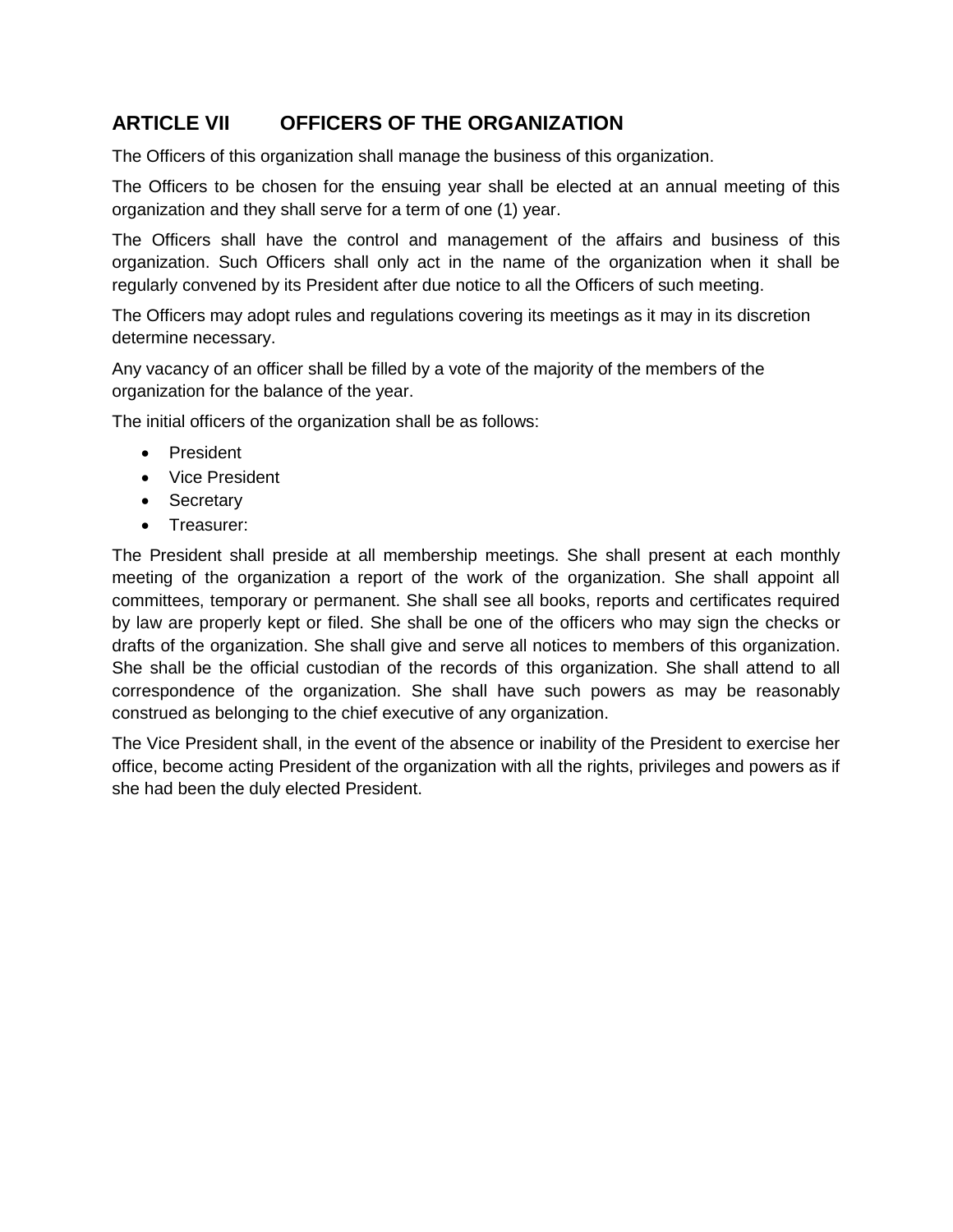The Secretary shall record the minutes and records of the organization. She shall keep an attendance record of all monthly meetings. She shall distribute a copy of the minutes to the President within one week after each monthly meeting.

The Treasurer shall have the care and custody of all monies belonging to the organization and shall be solely responsible for such monies of the organization. She shall cause to be deposited in a regular business bank account any funds received for the operation of the organization. She must be one of the Officers who shall sign checks of the organization. No special fund may be set aside that shall make it unnecessary for the Treasurer to sign the checks issued upon it. She shall render at stated periods as the Officers shall determine a written account of the finances of the organization and such report shall be physically to the minutes of the members of each meeting. She shall exercise all duties incident to the office of Treasurer. .

No officer shall, for reason of this office, be entitled to receive any salary or compensation for performing his or her duties as an Officer of this organization.

### **ARTICLE VIII SALARIES**

The Officers of the organization shall hire and fix the compensation of any and all employees which they in their discretion may determine to be necessary for the conduct of the business of the organization.

### **ARTICLE IX COMMITTEES**

The Officers shall appoint all committees of this organization and their term of office shall be for a period of one year or less.

# **ARTICLE X AMENDMENTS**

These By-Laws may be altered, amended, repealed or added to by an affirmative vote by not less than eighty percent (80%) of the members.